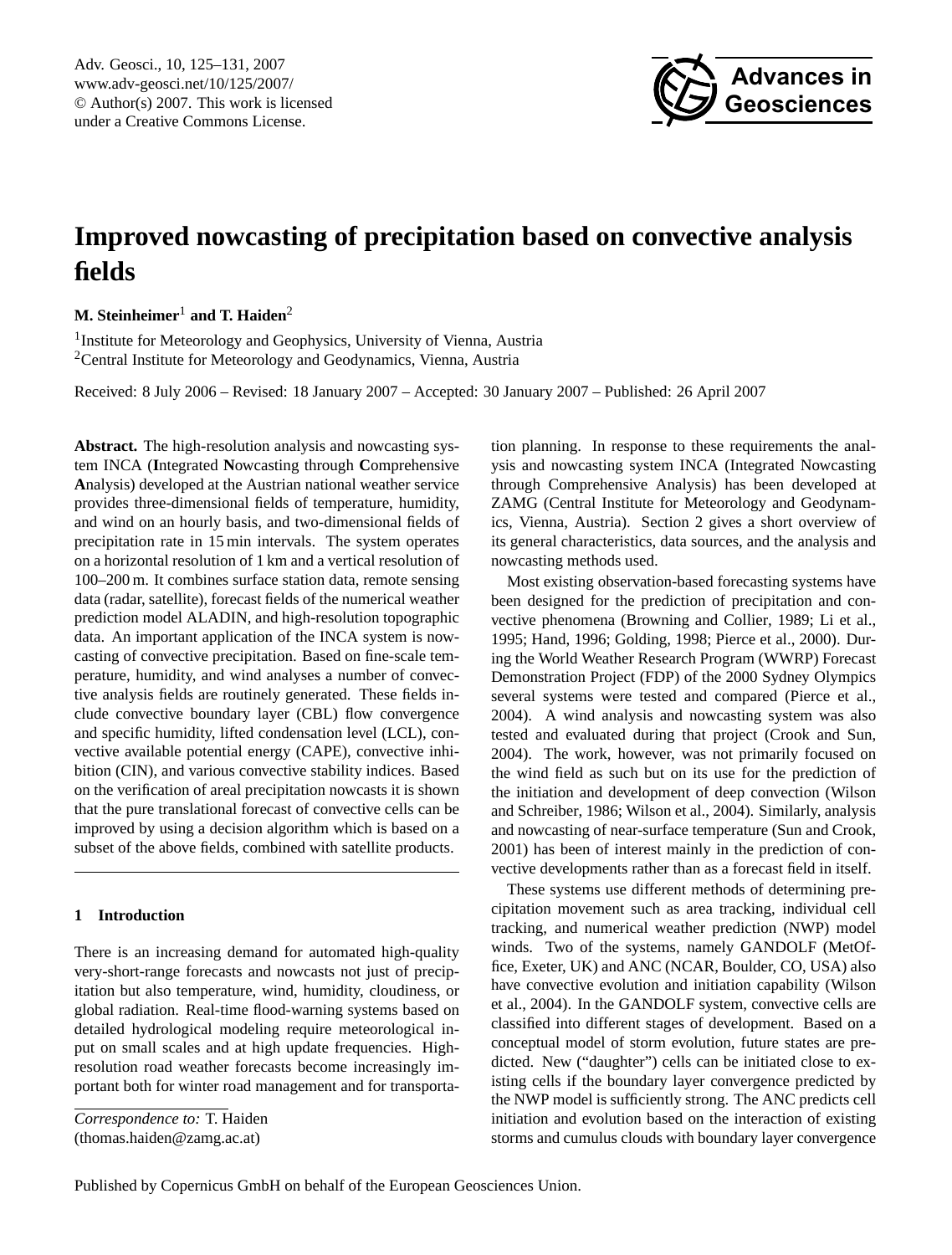

<span id="page-1-2"></span>**Fig. 1.** INCA domain and topography (meter above mean sea level). Domain size is 600×350 km, horizontal resolution is 1 km. River catchments referred to in the study are Kamp (1), Pulkau (2), Traisen (3), Triesting (4), and Piesting (5).

lines observed by radar and predicted by NWP wind field characteristics. The main findings with regard to convective cell prediction in the Sydney FDP can be summarized as follows [\(Wilson et al.,](#page-6-8) [2004\)](#page-6-8):

- 1. Predictive skill above pure translation occurs when boundary layer convergence lines can be identified and used to nowcast cell evolution.
- 2. For nowcasts beyond 60 min, boundary characteristics are more important for storm initiation than early detection of cumulus clouds.

For the development of a cell initiation and evolution module in INCA, described in Sect. [3,](#page-2-0) these results served as a guideline. They also indicate the importance of a good boundary-layer wind field analysis. In Austria's alpine terrain, boundary layer convergence lines are to a large degree related to topography, which adds a deterministic component to cell initiation [\(Haiden,](#page-6-10) [2001\)](#page-6-10). With the current version of the INCA wind field analysis the ability to correctly detect these convergence lines critically depends on the skill of the  $ALADIN<sup>1</sup>$  $ALADIN<sup>1</sup>$  $ALADIN<sup>1</sup>$  model in predicting them, and on the surface station network to represent them. Case studies are carried out to determine to what extent this is in fact the case. However, none of the systems used in the Sydney FDP used convective analysis fields such as CAPE or CIN, so it is interesting to investigate what additional benefit can be gained from those. Results of the case studies are discussed in Sect. [4.](#page-4-0)

## <span id="page-1-0"></span>**2 The INCA system**

The forecast of an NWP model is trilinearly interpolated to the high-resolution (1 km) INCA grid, serving as a first guess. Differences between surface observations and the first guess are determined and spatially interpolated using inverse distance weighting (IDW) both in geometric and in physical space. In the case of temperature, for example, geometrical distance weighting is used in the horizontal, while in the vertical the distance weighting is performed in potential temperature  $(\theta)$  space. The three-dimensional "distance" between INCA gridpoint  $(i, j, m)$  and the k-th surface station is given by

$$
r_{ijmk} = \sqrt{(x_k - x_i)^2 + (y_k - y_j)^2 + c^2 (\theta_k^{\text{NWP}} - \theta_{ijm}^{\text{NWP}})^2},
$$
 (1)

where the parameter  $c$  has the dimension of an inverse temperature gradient. The interpolated three-dimensional temperature difference field is obtained from

$$
\Delta\theta(i,j,m) = \frac{\sum_{k} \frac{\theta_k^{\text{OBS}} - \theta_k^{\text{NWP}}}{r_{ijmk}^2}}{\sum_{k} \frac{1}{r_{ijmk}^2}}
$$
(2)

and added to the NWP first guess, giving

$$
\theta^{\text{INCA}}(i, j, m) = \theta^{\text{NWP}}(i, j, m) + \Delta\theta(i, j, m). \tag{3}
$$

In case of wind a relaxation algorithm is applied to the interpolated field in order to obtain mass-consistency. The current downscaling procedure in INCA is purely kinematic and cannot introduce dynamical flow effects such as mountain waves or foehn if these phenomena are not already present in the NWP field or the observations. The same applies to boundary layer convergence. Hence, the resulting convergence is sensitive to the quality of the first guess provided by

<span id="page-1-1"></span><sup>1</sup>ALADIN is a limited area weather prediction model (LAM). In this study ALADIN-VIENNA is used, that runs operationally at ZAMG. (horizontal resolution: 9.6 km).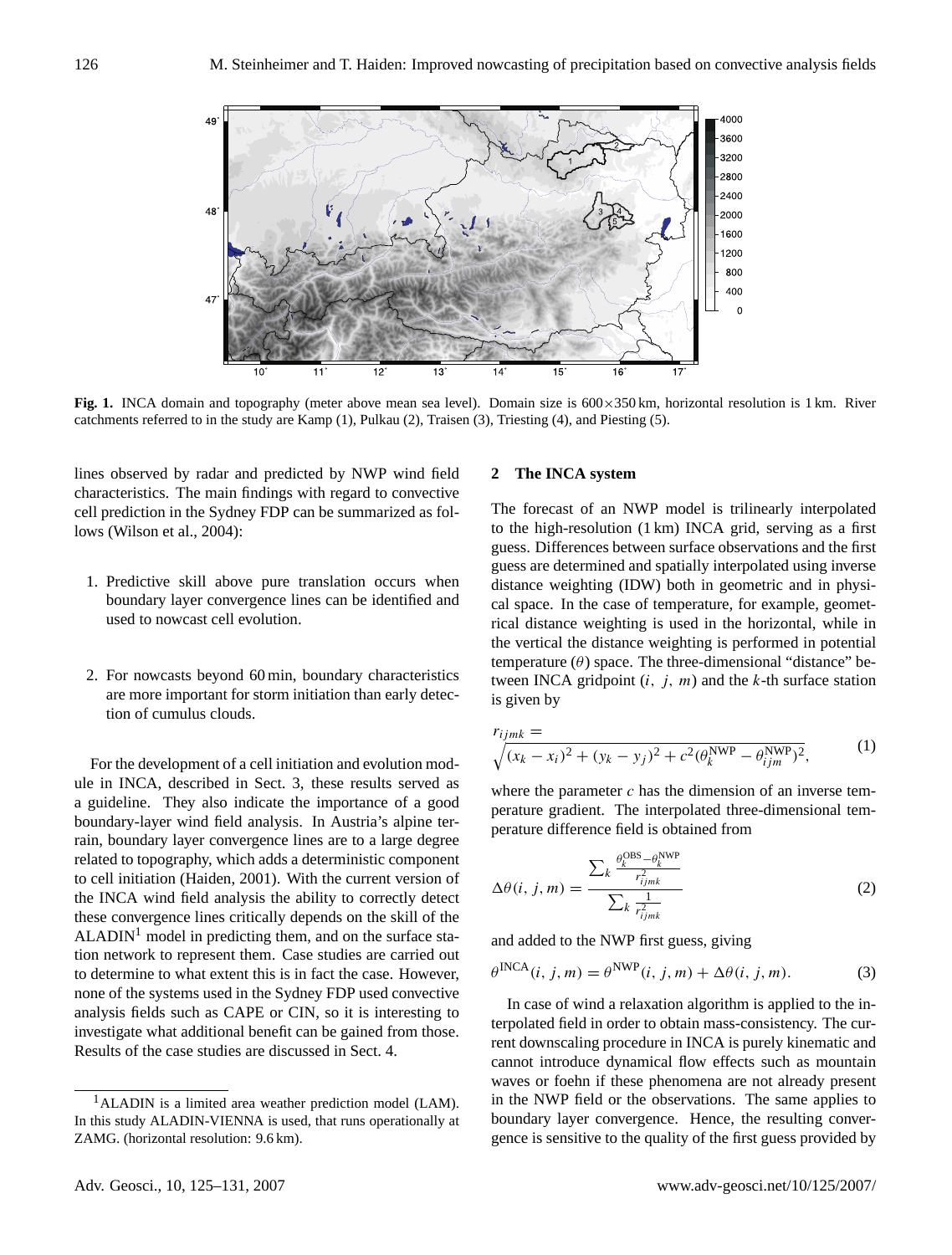the NWP. In areas with orographically induced convergence good results are achieved, as pointed out in Sect. [4.](#page-4-0)

INCA routinely analyzes three-dimensional fields with one hour update interval (temperature, humidity, wind), twodimensional fields with one hour update interval (global radiation, convective analysis fields) and two-dimensional fields with 15 minutes update interval (cloudiness, precipitation). Analyses and nowcasts of these fields have been operational since 2005.

The high resolution of 1 km is an essential characteristic of INCA. It enables the system to process locally influenced station observations, because at this resolution the actual elevation and exposition of most surface stations coincides reasonably well with the corresponding values on the numerical grid. In steep terrain the resolution is still not entirely adequate but it is an operationally feasible compromise for a domain size encompassing the entire area of Austria  $(600 \times 350 \text{ km}, \text{Fig. 1}).$  Another reason for using a 1 km grid is that it corresponds to the resolution of the radar data used in INCA.

In the vertical, a z-system is used where z is the height above the "valley-floor surface". In mountainous or hilly terrain, the valley-floors of adjacent valleys are generally found at comparable heights. Thus one may define a hypothetical surface that is smooth compared to the actual topography and connects major valley-floors [\(Haiden,](#page-6-11) [1998\)](#page-6-11). This surface represents a useful local reference height for the z-System. The vertical resolution of INCA is currently equidistant at  $\Delta z$ =200 m. The system has 21 levels (surface included) parallel to the valley-floor surface, covering the lowest 4000 m above this surface. For the wind analysis a  $z$ -coordinate with horizontal levels and  $\Delta z$ =125 m is used. The irregular shape and reduced volume of grid elements intersecting the terrain is taken into account using the shaved element approach [\(Steppeler et al.,](#page-6-12) [2002\)](#page-6-12).

ALADIN forecast fields are used as a first guess for the three-dimensional INCA analyses (temperature, humidity, wind). The NWP fields are 1-hourly, at a horizontal resolution of 9.6 km, with 45 levels in the vertical. Two ALADIN forecast runs per day are performed (00:00 UTC, 12:00 UTC). Post-processed fields from these runs are available at about 05:00 UTC and 17:00 UTC. ALADIN forecast fields used in INCA are geopotential, temperature, relative humidity,  $u$ -,  $v$ -,  $w$ - wind components (3-d fields), 2 m temperature and relative humidity,  $u-$ ,  $v-$  10 m-wind components, precipitation, total cloudiness, and low cloudiness (2-d fields).

The most important observational data for the INCA system are surface stations. ZAMG operates a network of ∼140 automated stations (TAWES) across the country. In the vertical, they span most of the topographic range in Austria, with highest stations Brunnenkogel (3440 m), and Sonnblick (3105 m). Although the distribution of stations is biased towards valley locations, there is a sufficient number of mountain stations to construct three-dimensional correction fields

| Cell initiation      |                |                              |     |                                                                        |
|----------------------|----------------|------------------------------|-----|------------------------------------------------------------------------|
| CAPE                 | $\geq$         | $CAPE_{\text{ini}}$          | $=$ | $100 \,\mathrm{J\,kg^{-1}}$                                            |
| <b>MOCON</b>         | $\geq$         | MOCON <sub>ini</sub>         | $=$ | $2\times10^{-6}$ s <sup>-1</sup>                                       |
| <b>VIS</b>           | $\geq$         | VIS <sub>ini</sub>           | $=$ | 0.5                                                                    |
| <b>CT</b>            | $\neq$         | CT <sub>excl</sub>           | $=$ | [3, 4, 15, 16]                                                         |
| <b>CIN</b>           | $\overline{<}$ | $\text{CIN}_{\text{ini}}$    | $=$ | $200 \,\mathrm{J} \,\mathrm{kg}^{-1}$                                  |
| <b>DTTRIG</b>        | $\geq$         | DTTRIG <sub>ini</sub>        | $=$ | $-2K$                                                                  |
| Cell intensification |                |                              |     |                                                                        |
| CAPE                 | $\geq$         | $CAPE_{int}$                 | $=$ | $50 \,\mathrm{J\,kg^{-1}}$                                             |
| <b>MOCON</b>         | $\geq$         | MOCON <sub>int</sub>         |     | $2 \times 10^{-6}$ s <sup>-1</sup>                                     |
| CT                   | $\neq$         | $CT_{\text{excl}}$           | $=$ | [3, 4, 15, 16]                                                         |
| <b>CIN</b>           | $\lt$          | $\text{CIN}_{\text{int}}$    | $=$ | $200 \,\mathrm{J\,kg^{-1}}$                                            |
| <b>DTTRIG</b>        | $\geq$         | <b>DTTRIG</b> <sub>int</sub> | $=$ | $-2K$                                                                  |
| <b>RR</b>            | $\mathbf{I}$   | $RR_{int}$                   | =   | $0.2 \,\mathrm{mm}\,\mathrm{h}^{-1}$                                   |
| Cell weakening       |                |                              |     |                                                                        |
| <b>CAPE</b>          | $\,<\,$        | CAPE <sub>weak</sub>         |     | $\left(\frac{\overline{CAPE}^{>0}}{100\text{J kg}^{-1}}\right)$<br>min |
| <b>MOCON</b>         | $\,<$          | MOCON <sub>weak</sub>        |     | $0.0 s^{-1}$                                                           |
| RR                   | >              | $RR_{weak}$                  |     | $0.0 \,\mathrm{mm}\,\mathrm{h}^{-1}$                                   |

<span id="page-2-2"></span>**Table 1.** Convective nowcast algorithm decision criteria and threshold values for cell initiation, intensification, and weakening.

to the NWP model output on the basis of these observations. Radar data used in INCA is a 2-d composite of four radar stations with ground clutter already removed. The data has 14 intensity categories and a time resolution of 5 min. Due to the mountainous character of the country, radar data is of limited use in many areas in western Austria, especially during wintertime when precipitation can originate from shallow cloud systems. The Meteosat 2nd Generation (MSG) satellite provides a number of new fields as well as a higher resolution than previous Meteosat imagery. The satellite products used in INCA are visible brightness and "Cloud Type" which differentiates between different cloud levels (low, medium, high) and different degrees of opaqueness.

#### <span id="page-2-0"></span>**3 Convective nowcast algorithm**

The INCA translational precipitation nowcast is an observation-based extrapolation that uses motion vectors determined from consecutive analyses with a correlation technique. The size of the correlation quadrangle is 100 km. Spurious correlations implying unrealistically large translation speeds are meteorologically filtered by comparison with AL-ADIN wind fields at 500 und 700 hPa. The filtering is done using the condition

<span id="page-2-1"></span>
$$
|V_{\text{KORR}}| + |V_{\text{KORR}} - V_{\text{ALA}}| \le |V_{\text{ALA}}| + 2\Delta, \tag{4}
$$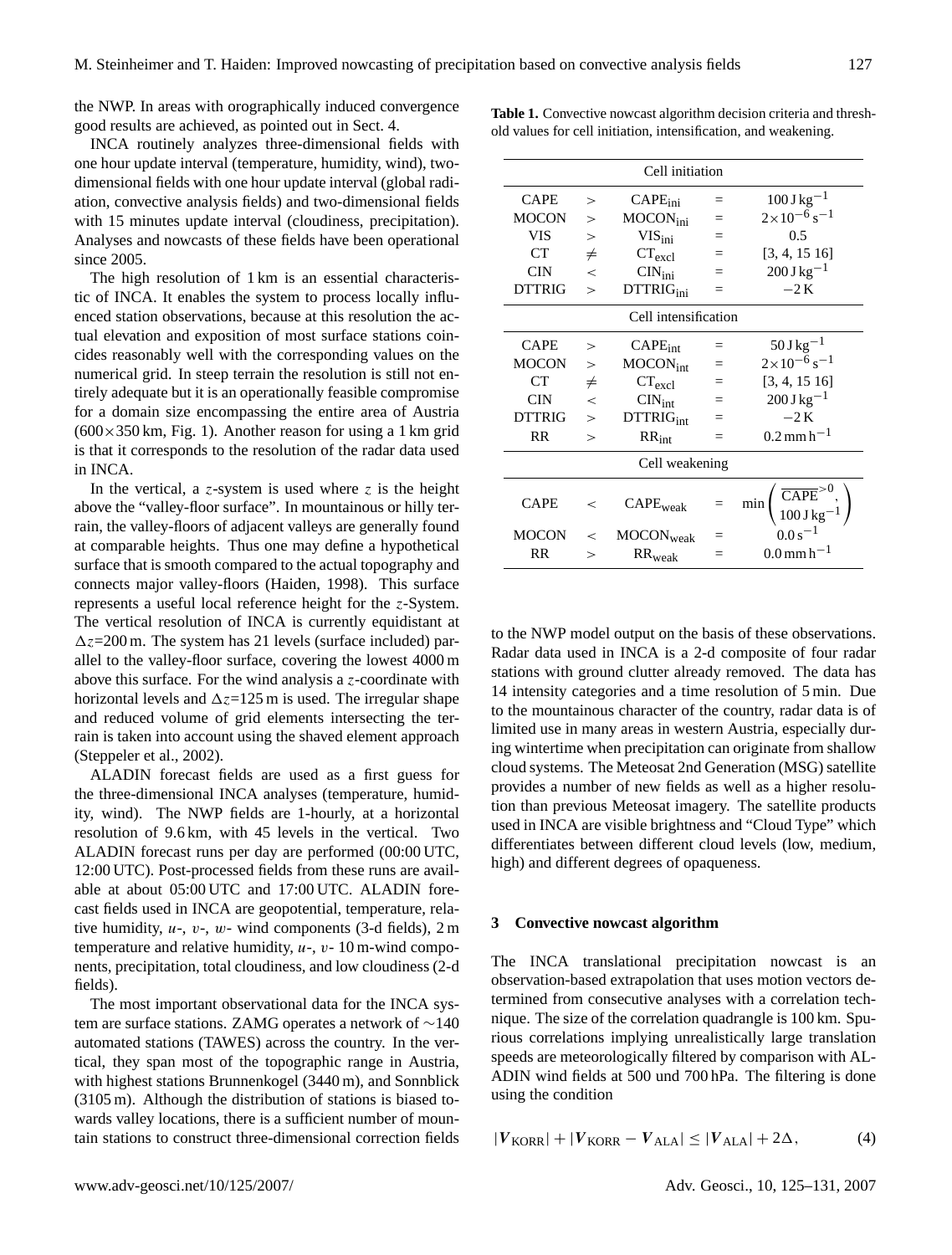where  $V_{KORR}$  is the motion vector derived by correlation analysis,  $V_{\text{ALA}}$  is the ALADIN 500 or 700 hPa wind (whichever is closer to  $V_{KORR}$ ), and  $\Delta$  is a prescribed wind speed scale which determines the amount of deviation permitted between  $V_{KORR}$  and  $V_{ALA}$  . Operationally, the value  $\Delta = 5$  ms<sup>-1</sup> is used. Equation [\(4\)](#page-2-1) defines an elliptic area aligned with the vector  $V_{\text{ALA}}$ . Verification of both point and areal precipitation forecasts shows that the INCA translational nowcast is superior to NWP forecasts over the first 2–4 h.

In order to improve the convective precipitation forecast over that of a simple translation, the evolution (initiation, intensification, weakening) of convective cells must be assessed. Once every hour INCA routinely generates the convective analysis fields of lifted condensation level (LCL), level of free convection (LFC), *convective available potential energy (CAPE)*, *convective inhibition (CIN)*, Showalter index (SWI), lifted index (LI), *trigger temperature deficit (DTTRIG)*, equivalent potential temperature  $(\theta_e)$ , boundarylayer convergence (CON) and *boundary-layer humidity convergence (MOCON)*. During the period of algorithm development several different combinations of these fields were tested. The ones that proved most useful and were ultimately used are indicated by italics.

The basic concept of the INCA convective nowcast algorithm is to classify each gridpoint as either "convective" (using the condition that CAPE>50 J kg<sup>-1</sup> within a certain distance from the gridpoint) or "non-convective". For each convective gridpoint it is tested whether the conditions for cell initiation, cell intensification, or cell weakening are fulfilled (Table [1\)](#page-2-2). In addition to the above fields, Table [1](#page-2-2) contains criteria based on MSG satellite data, namely visible brightness and cloud type information:

- **–** Visible brightness (VIS) is used to identify areas where non-precipitating cumulus convection is already present. Only in these areas cell initiation is allowed. VIS is scaled to its domain maximum value at a given time to allow the use of a constant threshold value (Table [1\)](#page-2-2) throughout the daytime diurnal cycle. The current algorithm is unable to predict initiation after sunset.
- **–** Cloud Type (CT) is used to exclude those areas from initiation and intensification where obviously no convective cloudiness is present. This applies to following types: *cloud free land snow* (CT=3), *cloud free sea snow/ice* (CT=4), *high semi-transparent thin clouds* (CT=15), *high semi-transparent thick clouds* (CT=16).

An additional condition, that the precipitation rate (RR) must be greater than a certain threshold value, had to be applied in order to avoid intensification of very small precipitation rates that are sometimes generated in the analysis as a result of station interpolation.

The convective nowcast is created as follows:

- **–** The analyzed precipitation field is moved according to the motion vectors for the length of one time step  $\Delta t$ .
- **–** The new intensity is calculated at gridpoints where the criteria of Table [1](#page-2-2) are fulfilled using Eq. [\(6\)](#page-3-0); otherwise the intensity is left unchanged.
- **–** The modified field is moved according to the motion vectors for the length of another time step and again the intensity is updated at the appropriate gridpoints.
- **–** This procedure is repeated till the end of the nowcast period.

All three types of intensity changes (initiation, intensification, and weakening) are modeled as a Gaussian variation in time

$$
I(t) = I_{\text{MAX}} \exp\left\{-\left[\underbrace{(t - t_{\text{MAX}})}_{t_{\text{REL}}}/\tau\right]^2\right\},\tag{5}
$$

where the three parameters  $I_{MAX}$  (maximum rainfall rate),  $t_{MAX}$  (time of maximum rainfall rate) or rather  $t_{REL}$  (time of maximum rainfall rate relative to time t, and  $\tau$  (cell evolution time-scale) must be determined.

The resulting precipitation intensity at time  $t + \Delta t$  is then given by

<span id="page-3-0"></span>
$$
I(t + \Delta t) = I_{\text{MAX}} \exp\left\{-\left[(\Delta t + t_{\text{REL}})/\tau\right]^2\right\}.
$$
 (6)

Maximum cell intensity is parameterized as a function of specific humidity  $q$  (at valley-floor level) and CAPE in the form

<span id="page-3-1"></span>
$$
I_{\text{MAX}} = c_1 \rho q \sqrt{\text{CAPE}},\tag{7}
$$

where  $\rho=1 \text{ kg m}^{-3}$ , and the nondimensional coefficient  $c_1 = 1/90$ .

In the case of initiation and intensification  $\tau$  is set to the constant value  $\tau_G$ =1800 seconds.

The time of maximum intensity of a newly initiated cell relative to time t is set to  $t_{REL}=-2\tau_G$ . For cell intensification  $t_{\text{REL}}$  is derived from the ratio of maximum intensity to intensity at time t by inverting Eq. [\(6\)](#page-3-0) and setting  $\Delta t=0$ , which gives

$$
t_{REL} = -\tau_G \sqrt{\ln[I_{MAX}/I(t)]},\tag{8}
$$

where  $I_{MAX}$  is parameterized using Eq. [\(7\)](#page-3-1).

In the case of cell weakening it is assumed that  $t_{REL}=0$ ,  $I_{MAX}=I(t)$ . The timescale of weakening (in units of seconds) is parameterized based on moisture convergence

$$
\tau_D = -\frac{c_2}{\text{MOCON}},\tag{9}
$$

where  $c_2=9\times10^{-4}$ . In addition,  $\tau_D$  is limited by the constraint  $1800 \le \tau_D \le 3600$  seconds.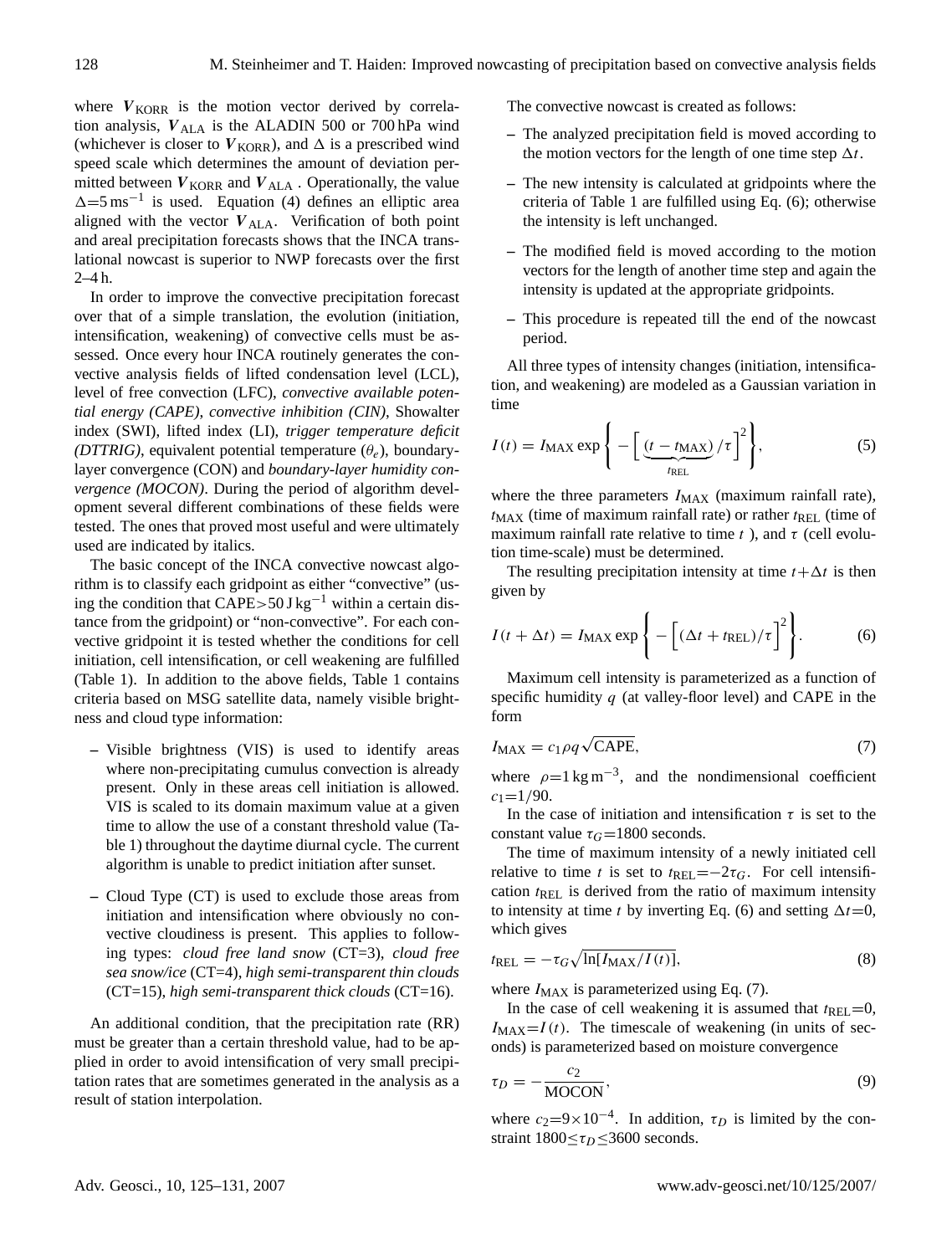

<span id="page-4-1"></span>**Fig. 2.** Verification results for the non-alpine catchments Kamp and Pulkau, and the alpine catchments Traisen, Triesting, Piesting. Shown are the root-mean-square error (RMSE) and bias (ME) of areal precipitation nowcasts as a function of forecast time for the convective nowcast "cn" and the pure translational nowcast "tn".

RMSE

15 30 45 60 75 90 105 120 forecast time [min]

## <span id="page-4-0"></span>**4 Results and discussion**

0.0 0.5 1.0 1.5 2.0 2.5 3.0 3.5

0.0 0.5 1.0 1.5 2.0 2.5 3.0 3.5 4.0 4.5 5.0 5.5 6.0

[mm]

[mm]

Verification of the convective nowcast algorithm is performed for five small river catchments (Fig. [1\)](#page-1-2) in different parts of the province of Lower Austria with terrain ranging from hilly (Kamp, Pulkau) to moderately alpine (Traisen, Triesting, Piesting). Catchment sizes range from 250 km<sup>2</sup> (Piesting) to  $1500 \mathrm{km^2}$  (Kamp). It was decided to verify areal rather than point forecasts because of their greater relevance to hydrological applications and because we did not want to penalize small location errors of the order of a few km. The forecast range considered is  $+15$  to  $+120$  min, verification measures are root-mean-square error (RMSE) and bias

−0.5 0.0  $0.5$ 1.0 1.5 2.0 2.5 3.0 3.5

[mm]

(or mean error, ME) of accumulated precipitation, computed against INCA analyses. Results of the convective nowcast algorithm are compared to those obtained by pure translation. The verification period consists of all forecasts made at full hours between 11:00 and 18:00 UTC for those 10 days of the year 2005 which had the highest convective rainfall amounts in Lower Austria. All days fell within the period May–July.

When interpreting the verification results of the convective nowcast it must be kept in mind that a systematic improvement above pure translation is generally hard to achieve. By predicting intensity changes, in particular in the case of initiation and intensification, the convective nowcast takes a greater "risk" than the translation. Our attempt was to design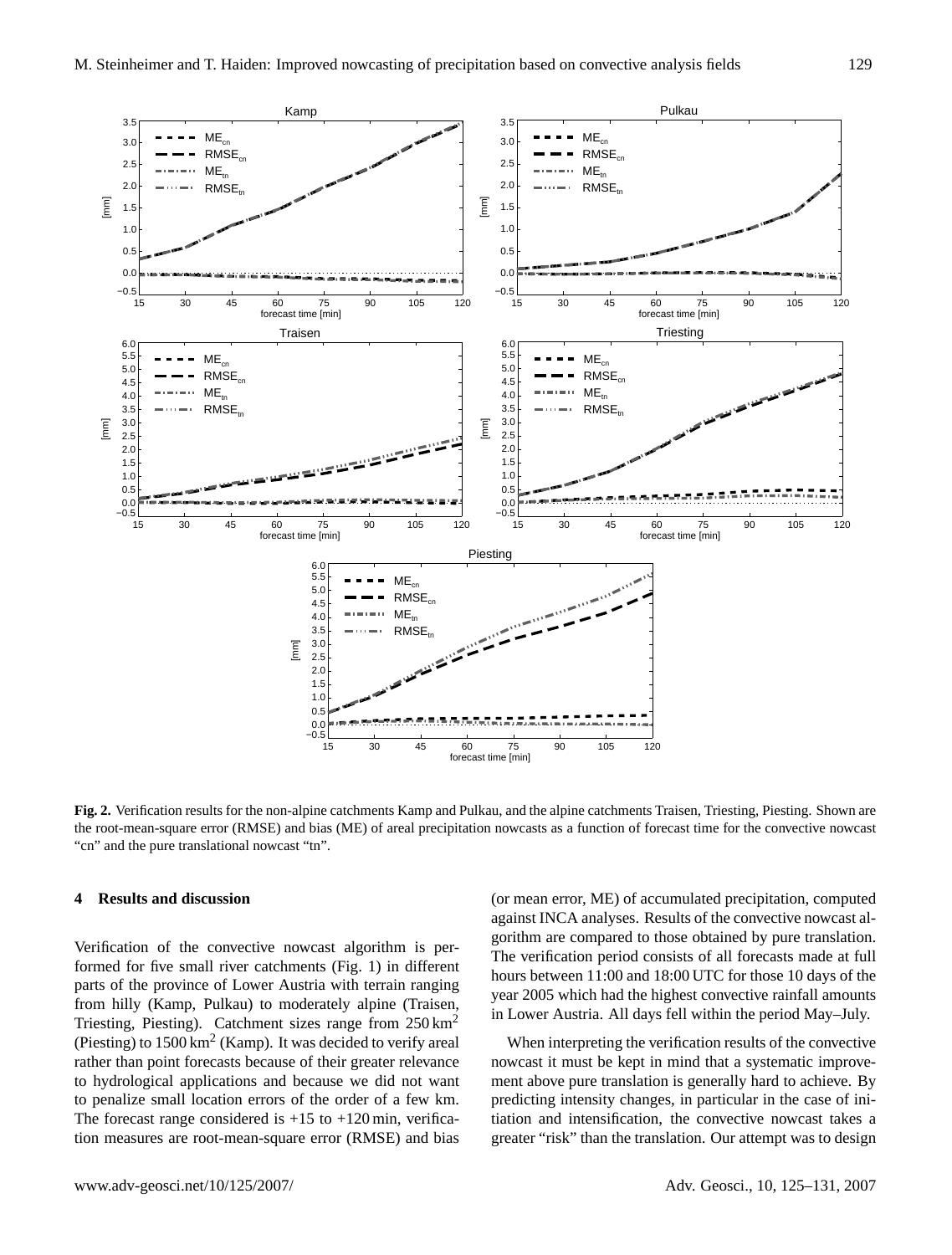an algorithm that gives significant improvements in individual cases without worsening the overall skill. On the other hand, the verification periods considered here cannot be considered entirely independent since they contain cases that have been used in the design of the algorithm. Thus we expected to see improvements at least in some of the areas.

Figure [2](#page-4-1) shows the RMSE and ME for the translational and the convective nowcast. In the non-alpine areas the results are essentially neutral. Analysis of individual cases in these areas shows a number of days where there is in fact an improvement due to the convective nowcast but this is compensated by worsening on other days. Results for the alpine areas show a significant improvement in terms of RMSE for Piesting and Traisen, and rather neutral behaviour for Triesting. In the former two areas there are also individual cases where the convective nowcast algorithm has a larger error than the translational algorithm, but overall the improvements dominate. One reason why the improvement is more pronounced in the alpine areas may be that, due to orographic effects, the moisture convergence is more predictable and thus better represented in the ALADIN wind field that is used as a first guess in the INCA wind analysis. This assumption is based on the observation of strong moisture convergence in the region of our alpine verification areas that are well-known climatological "hot spots" for orographically triggered convective developments. The ME tends to increase slightly in areas where the RMSE is reduced. However, this is not always the case, as shown by the results for the Traisen catchment. With regard to differences in error magnitude between catchments it is important to note that they do not indicate a difference in forecast skill but primarily reflect different precipitation amounts.

In order to confirm whether the verification results from 2005 can be generalized, an additional continuous verification was performed which covers all nowcasts made between 4 April 2006 and 16 May 2006 during a pre-operational test run of the system. In this case no individual days were selected, thus the sample contains a mixture of non-convective and convective cases. Again, no significant change in RMSE was found for the non-alpine areas, whereas improvements similar in extent to the 2005 verification were found for two alpine areas (Triesting, Piesting) with the third (Traisen) giving neutral results.

Based on a number of individual cases, [Wilson et al.](#page-6-8) [\(2004\)](#page-6-8) provide a qualitative verification of the convective nowcast algorithm in the ANC system for up to +60 min. They demonstrate that it outperforms the purely translational forecast in most cases but also point out that further algorithm development is needed. In contrast to INCA, the ANC obtains wind fields derived from Doppler radar as input. It is likely that such input would increase the skill of the INCA convective nowcast especially in lowland areas, where the current wind analysis based on NWP results and station data appears to be unable to resolve the convergence characteristics relevant to convective intensity changes. [Pierce et al.](#page-6-4) [\(2000\)](#page-6-4) made a quantitative evaluation, and comparison with pure translation, for the GANDOLF system. In contrast to INCA, GANDOLF uses an object-oriented algorithm to extrapolate cell movement and intensity. For all non-frontal convective events of 1995–1996, results similar to the ones presented here were obtained in the sense that both improvements and worsening compared to pure translation was found for different catchments.

## **5 Conclusions**

An approach to convective nowcasting is presented which is based on high-resolution analyses of some key convective diagnostics. It is found that the convective analysis fields most important for the nowcast are CAPE, CIN, moisture convergence, and trigger temperature deficit. The current version of the algorithm also requires visible satellite imagery in order to identify areas of incipient cell intensification and to avoid over-prediction of cell initiation. Verification of areal precipitation nowcasts for small catchments shows that on average the convective nowcast performs slightly better than the purely translational nowcast. The improvement is more pronounced in the alpine catchments studied, whereas it is marginal in the non-alpine areas. This difference in behaviour appears to be due to the more predictable character of the orographically induced moisture convergence field along the main alpine rim as compared to that over the lowlands.

There are many possible ways in which the current version of the algorithm could be improved. For example, it could be argued that the thresholds set for input fields like CAPE, CIN, DTTRIG and MOCON should not be constants but rather depend on the values of the other fields at the given instant and location. Also, it would be more physical in terms of an ingredient-based approach to use mass convergence instead of moisture convergence. For the mesoscale structures studied here, however, the convergence term dominates MO-CON, making mass and moisture convergence fields look rather similar [\(Banacos and Schultz,](#page-6-13) [2005\)](#page-6-13).

Probably the largest improvement could be gained by improved analyses of the primary fields from which the convective diagnostics are derived. The typical length scale of CAPE, CIN, and MOCON variations in the analysis is significantly larger than the scale of individual convective cells. The DTTRIG parameter, which is smaller in scale, is not yet sufficiently reliable. To deal with this drawback the convective nowcast algorithm currently uses visible satellite imagery to decide where new precipitation cells are initiated. That means that the current nowcast algorithm is unable to predict cell initiation in clear air. Further work on INCA will address this problem through improved spatial interpolation techniques for temperature, humidity and wind.